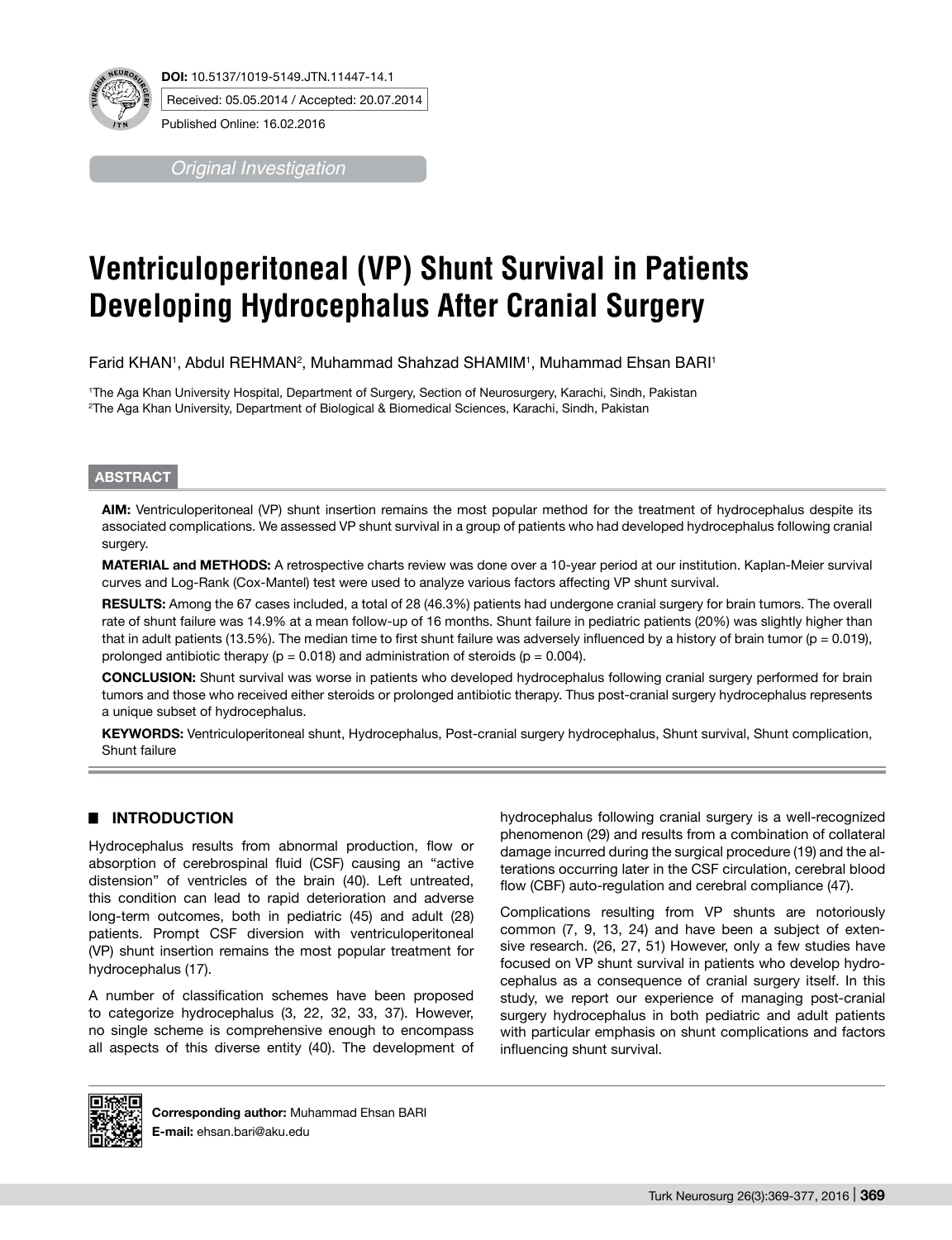## █ **Material and Methods**

A retrospective charts review was performed using the in-patient database at our institution. Confidentiality of patients' records was maintained and access to file records was strictly restricted to only concerned personnel. The study was exempted from formal ethical approval as per the institutional policy. Files were retrieved using ICD-9-CM (International Classification of Diseases, 9<sup>th</sup> Revision-Clinical Modification) codes for "hydrocephalus" as the discharge diagnosis, and "ventriculoperitoneal shunt" as part of the procedure performed, so as to include all insertions and revisions. For the purpose of analysis, adult patients were defined as those who were 18 years of age or older. Each file was individually reviewed for patient demographics, clinical features, laboratory and radiological work-up, medical and surgical management, hospital stay and subsequent course. Clinical notes from consultations in neurosurgery clinics were specifically reviewed for the development of new complaints, any persistent symptoms and neurological deficits in terms of vision, cognition or motor function. Findings from shunt assessment were also recorded and, in cases of shunt malfunction, the cause and delay from first insertion to shunt revision was noted. Furthermore, for pediatric patients, data regarding antenatal ultrasound reports, mode of delivery and gestational age at birth were also collected.

All patients who developed hydrocephalus after cranial surgery (which was not noted on pre-operative scans) were included in the study. The primary outcome of interest was shunt failure and revision rate. For the purpose of this study, the definition of shunt failure proposed by Reddy et al (39) was used. Furthermore, shunt failure was categorized as: shunt infection, blockade and migration, cerebrospinal fluid ascites, or failure caused by an unknown factor.

Data was recorded using a structured, pre-tested questionnaire. For descriptive data, frequency, mean and standard deviation were calculated. Pearson's chi-square test, Student's t-test and Mann-Whitney U test were used for comparison of proportions, means and medians respectively. A p-value of <0.05 was considered statistically significant in all cases. Kaplan-Meier curves were used to determine the duration from shunt placement to first malfunction. The Log Rank (Mantel-Cox) test was used to determine factors affecting shunt survival. Statistical Package for Social Sciences (SPSS) version 20 (IBM SPSS Statistics 20) was used for both data entry and analysis.

## █ **Results**

A total of 439 patients had undergone VP shunt placement at our hospital during the period of this study. These consisted of 319 adult and 120 pediatric cases respectively. Amongst these patients, 67 (52 adult and 15 pediatric cases) had postcranial surgery as the etiology of hydrocephalus and thus were included in the final analysis (Figure 1).



**Figure 1:** Flow diagram illustrating the inclusion and exclusion of both adult and pediatric patients for inclusion in the final analysis of this study.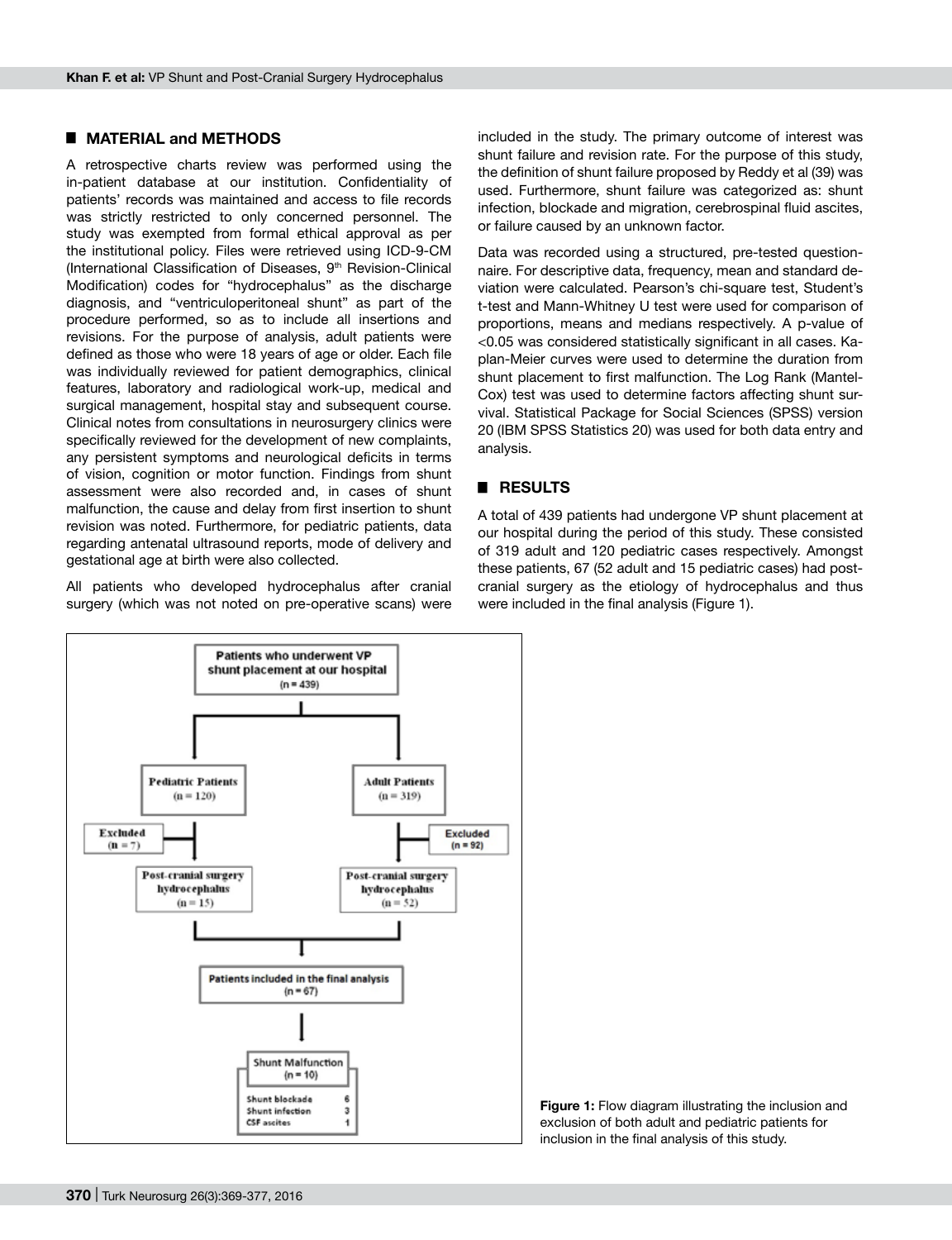#### *Patient Demographics*

The mean age of all patients ( $n = 67$ ) was 32.2 years. More specifically, the mean age for pediatric patients ( $n = 15$ ) was 7.7 years (7 months to 15 years). For adult patients ( $n = 52$ ), the mean age was 39.3 years (17 to 71 years). Almost twothird ( $n = 43$ , 64.2%) of our patients were male.

Amongst the adult patients ( $n = 52$ ), only five patients (9.6%) had hypertension, while diabetes mellitus was noted in only one patient  $(1.9\%)$ . Amongst the pediatric patients  $(n = 15)$ , five patients (33.3%) had spontaneous vaginal delivery, two (13.3%) were born via Caesarean section and data was missing for the remaining patients ( $n = 8$ , 53.3%). Six pediatric patients (40%) were born full-term, while data was missing for the remaining 7 patients (60%). This is summarized in Table I.

## *Past History and Clinical Features*

A review of the past medical history of patients revealed that 28 patients (46.3%) had a history of brain tumor resection. The

**Table I:** Demographics of Patients Included in Our Study (n = 67)

| <b>Characteristics</b>                                | N(% )       |
|-------------------------------------------------------|-------------|
| Sex                                                   |             |
| Male                                                  | 43 (64.2%)  |
| Female                                                | 24 (35.8%)  |
| Age                                                   |             |
| Mean age for all patients ( $n = 67$ )                | 32.2 years  |
| Mean age for pediatric patients ( $n = 15$ )          | 7.7 years   |
| Mean age for adult* patients ( $n = 52$ )             | 39.3 years  |
| Infants and young children (<5 years)                 | 6(8.9%)     |
| Older children (5-16 years)                           | 9(13.4%)    |
| Younger adults (16-40 years)                          | 29 (43.3%)  |
| Middle-aged (40-65 years)                             | 16 (23.9%)  |
| Elderly (>65 years)                                   | 3(4.5%)     |
| Mode of delivery for pediatric patients ( $n = 15$ )  |             |
| Vaginal delivery                                      | 5 (33.3%)   |
| Caesarean delivery                                    | 2(13.3%)    |
| Missing data                                          | 8 (53.3%)   |
| Maturity at birth for pediatric patients ( $n = 15$ ) |             |
| Full term                                             | $6(40.0\%)$ |
| Missing data                                          | 7 (60.0%)   |
| Co-morbidities of adult patients ( $n = 52$ )         |             |
| Hypertension                                          | 5(9.6%)     |
| Diabetes mellitus                                     | 1 (1.9%)    |
|                                                       |             |

*\* In this study, all patients aged 16 years or more were considered as "adults."*

most common types of brain tumors included astrocytoma  $(n = 6, 21.4\%),$  medulloblastoma  $(n = 4, 14.3\%)$  and meningioma ( $n = 4$ , 14.3%). The most common location for these brain tumors was the posterior fossa ( $n = 10$ , 35.7%). Amongst the pediatric patients ( $n = 15$ ), two patients (13.3%) had a history of encephalocele repair. Other details regarding the past medical history of our study subjects is summarized in Table II.

The most common symptoms of patients included in our study were headache (n =  $24$ , 35.8%), altered consciousness or drowsiness (n = 23, 34.3%), gait disturbances (n = 19, 28.4%), nausea or vomiting (n = 16, 23.9%), fever (n = 10, 14.9%), urinary or fecal incontinence ( $n = 10$ , 14.9%) and weakness  $(n = 10, 14.9\%)$ . The initial physical examination performed

**Table II:** Past Medical and Surgical History of Patients (n = 67)

| Congenital abnormalities in pediatric patients (n = 15) |            |
|---------------------------------------------------------|------------|
|                                                         |            |
| Encephalocele                                           | 2 (13.3%)  |
| Arnold-Chiari malformation                              | 1(6.7%)    |
| <b>Brain tumors</b>                                     | 28 (46.3%) |
| <b>Traumatic brain injury</b>                           | 8 (11.9%)  |
| Types of brain tumors ( $n = 28$ )                      |            |
| Astrocytoma                                             | 6(21.4%)   |
| Medulloblastoma                                         | 4 (14.3%)  |
| Meningioma                                              | 4 (14.3%)  |
| Oligodendroglioma                                       | 2(7.1%)    |
| Craniopharyngioma                                       | 2(7.1%)    |
| Hemangioblastoma                                        | 2(7.1%)    |
| Ependymoma                                              | 2 (7.1%)   |
| Dermoid tumors                                          | 2(7.1%)    |
| Glioblastoma multiforme                                 | 1(3.6%)    |
| Pinealoblastoma                                         | 1(3.6%)    |
| Central neurocytoma                                     | 1(3.6%)    |
| Schwannoma                                              | 1 (3.6%)   |
| Locations of brain tumors ( $n = 28$ )                  |            |
| Posterior fossa                                         | 11 (39.3%) |
| Cerebellopontine angle                                  | 4 (14.3%)  |
| Lateral ventricle                                       | 4 (14.3%)  |
| <b>Frontal lobe</b>                                     | 4 (14.3%)  |
| Middle fossa                                            | 3(10.7%)   |
| Para- or suprasellar                                    | 1(3.6%)    |
| Fourth ventricle                                        | 1 (3.6%)   |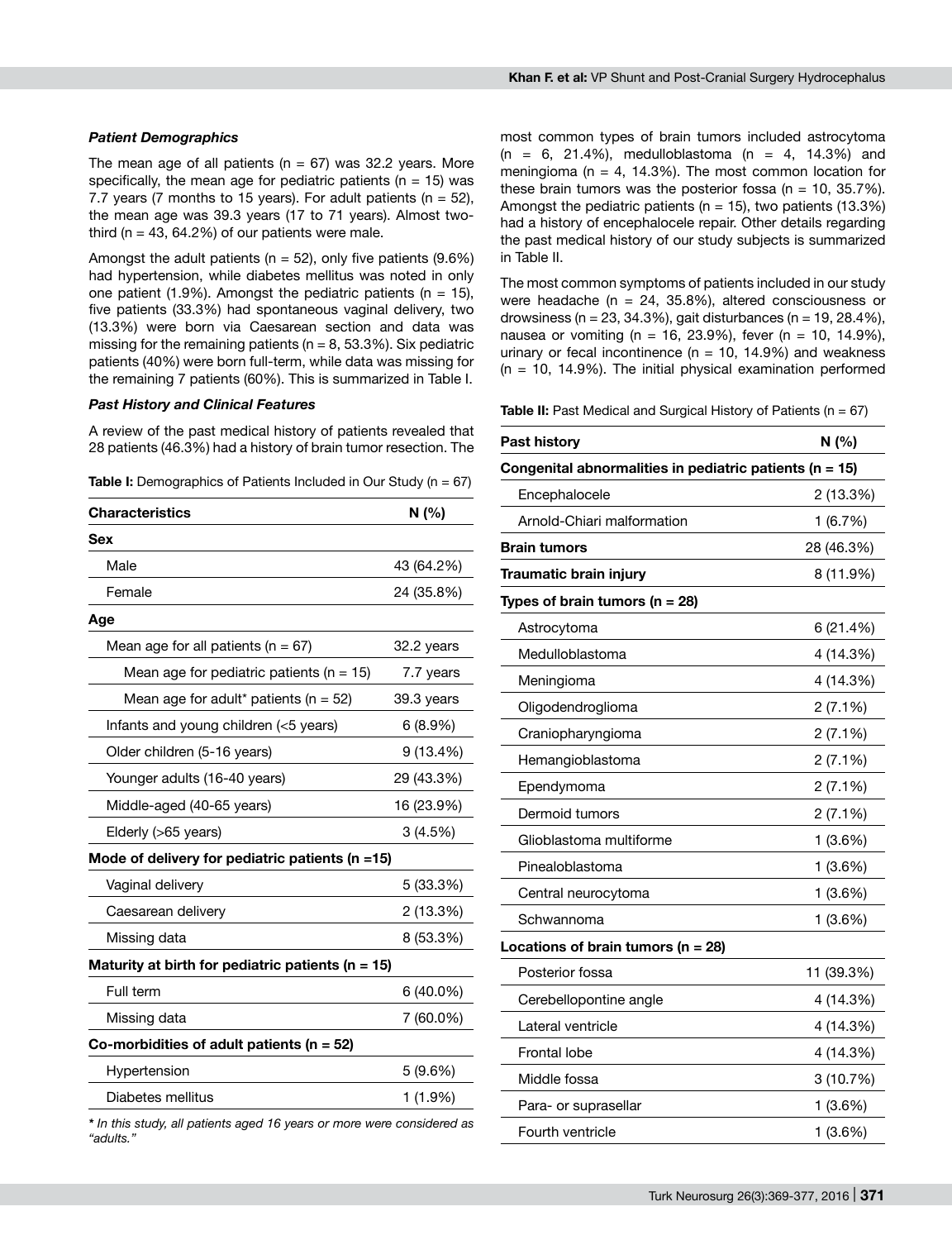on these patients revealed that the mean and median GCS at presentation was 13 and 14 respectively. Three (4.5%) patients were comatose (GCS  $\leq$  8) on presentation, while another 23 patients (34.3%) had motor deficits (Table III).

Laboratory work-up of our patients included serum chemistry, blood counts, blood culture and radiologic investigations. Lumbar puncture was performed in 40 patients (59.7%) and further details are provided in Table III.

#### *Management*

The mean and median duration of hospital stay for our patients was 11.7 days and five days respectively. Antibiotics were administered to 61 (91.0%) patients and most of these patients  $(n = 52, 85.2\%)$  received antibiotics for a period of one week or less. Mannitol was administered to six patients (8.9%), steroids and anti-convulsants were required in 12 (17.9%) and 20 (29.9%) patients respectively. All patients included in the study underwent VP shunt placement. A right-sided VP shunt was inserted in 45 (67.2%) patients, while external ventricular drains were placed in 49 (73.1%) patients, prior to placement of VP shunt. These results are summarized in Table IV.

#### *Clinical Follow-Up*

Regular outpatient follow up was noted in 55 (82.1%) patients for a mean duration of 485.4 days. The remaining patients ( $n =$ 12, 17.9%) followed up for only one or two clinic visits following VP shunt placement. Amongst the patients who followed up regularly ( $n = 55$ ), the most common complaints reported by the patients were headache ( $n = 6$ , 10.9%), drowsiness or alteration in consciousness ( $n = 2$ , 3.6%) and seizures ( $n = 2$ , 3.6%). New-onset cognitive and visual deficits were noted in two (3.6%) and four (7.2%) patients respectively. The median Karnofsky Performance Status (KPS) score of patients who followed up regularly ( $n = 55$ ) was 70 (Table IV). Among the study subjects included in this study, only one (1.5%) pediatric patient (aged 4 years) died in the immediate post-operative period.

#### *Shunt Complications*

The overall rate of shunt failure noted in our study was 14.9% (n=10). Shunt revision was performed in all of these cases. Blockade was the most common cause of shunt failure ( $n =$ 6, 60%) followed by infection ( $n = 3$ , 30%) and CSF ascites  $(n = 1, 10\%)$ . The characteristics of patients who suffered shunt failure in our study are given in Table V. Using Kaplan-Meier survival analysis, the shunt failure rate at one month and six months was calculated to be 8.9% and 13.4% respectively. The shunt failure rate among adult  $(n = 52)$  and pediatric patients (n = 15) was 13.5% and 20% respectively. However, the difference was not statistically significant ( $p = 0.531$ ). No statistically significant difference was noted in the shunt failure rate between male and female patients ( $p = 0.677$ ), those with a history of brain tumor ( $p = 0.412$ ) or those with a history of traumatic brain injury ( $p = 0.837$ ).

## *Factor Affecting Time to First Shunt Failure (VP Shunt Survival)*

The median time from shunt placement to shunt failure was

22.5 days ranging from one to 243 days (Figure 2). As given in Figure 3, Kaplan-Meier plot showed that the median time to first shunt failure was significantly less for patients who developed hydrocephalus following cranial surgery for brain

**Table III:** Clinical Features of Study Subjects (n = 67)

| <b>Subjective symptoms</b>               | N (%)      |  |
|------------------------------------------|------------|--|
| Headache                                 | 24 (35.8%) |  |
| Drowsiness or altered consciousness      | 23 (34.3%) |  |
| Gait disturbances                        | 19 (28.4%) |  |
| Nausea and vomiting                      | 16 (23.9%) |  |
| Urinary or fecal incontinence            | 10 (14.9%) |  |
| Weakness                                 | 10 (14.9%) |  |
| Fever                                    | 10 (14.9%) |  |
| Vision disturbances                      | 4 (6.0%)   |  |
| Unusual increase in head size            | 4 (6.0%)   |  |
| Seizures                                 | 4 (6.0%)   |  |
| Confusion                                | 3(4.5%)    |  |
| <b>Findings on physical examination</b>  | N (%)      |  |
| Tachycardia (on presentation)            | 5(7.5%)    |  |
| Glasgow coma scale (on presentation)     |            |  |
| Mean GCS                                 | 13         |  |
| <b>Median GCS</b>                        | 14         |  |
| Comatose patients (GCS $\leq$ 8)         | 3(4.5%)    |  |
| Motor deficits on presentation           | 23 (34.3%) |  |
| Laboratory and radiologic data           | N (%)      |  |
| Lumbar puncture                          | 40 (59.7%) |  |
| Findings on CSF examination ( $n = 40$ ) |            |  |
| Normal findings                          | 23 (57.5%) |  |
| CSF pleocytosis or hypoglycorrhachia     | 10 (25.0%) |  |
| Other abnormalities                      | 3(7.5%)    |  |
| Missing data                             | 4 (10.0%)  |  |
| Findings of CSF culture $(n = 40)$       |            |  |
| No growth                                | 29 (80.6%) |  |
| Missing data                             | 3(7.5%)    |  |
| Positive culture                         | 7 (19.4%)  |  |
| Type of pathogen $(n = 7)$               |            |  |
| Gram negative rods                       | 5 (71.4%)  |  |
| Gram positive cocci                      | 2 (28.6%)  |  |

*CSF: Cerebrospinal fluid, GCS: Glasgow Coma Scale.*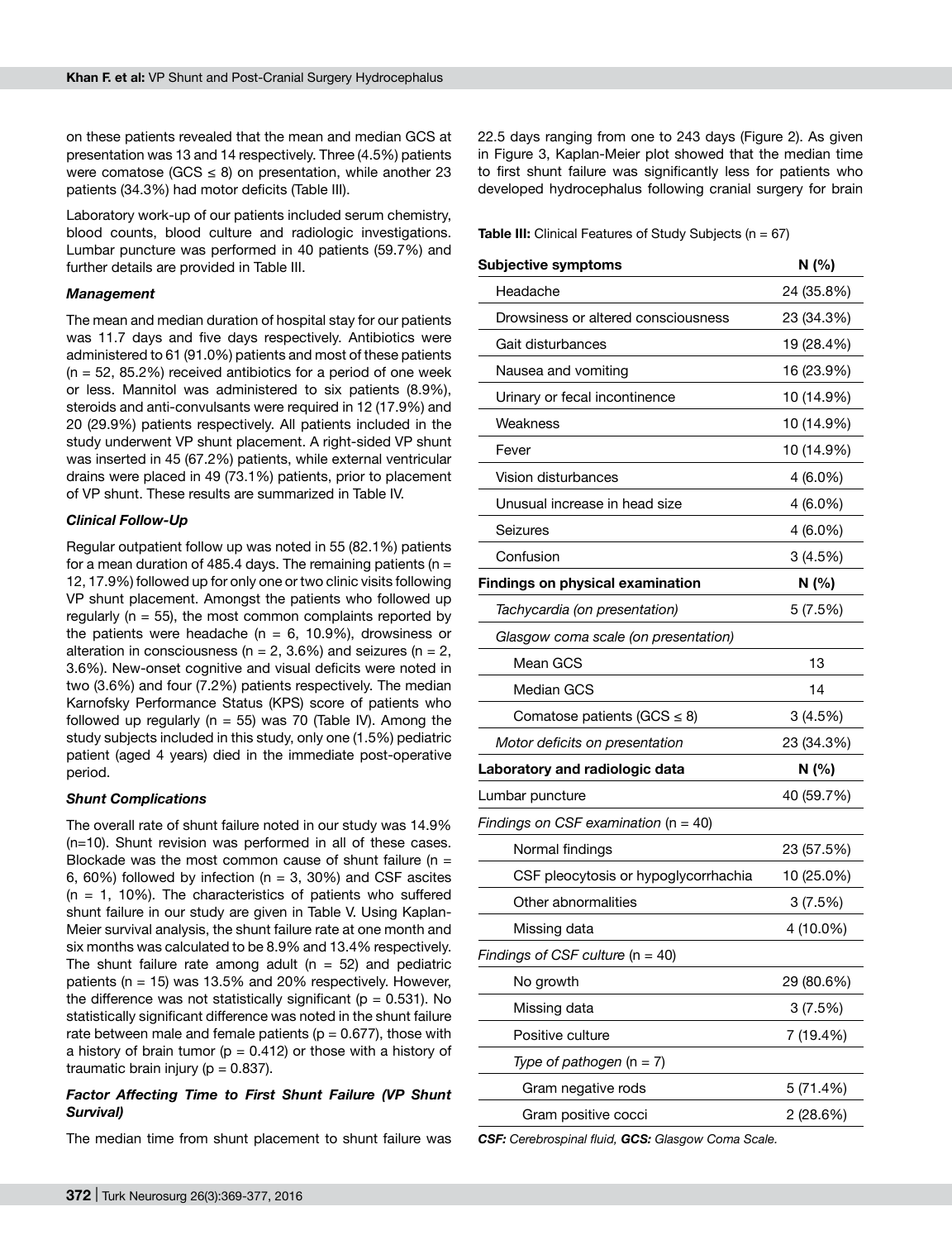tumors as compared to others  $(p = 0.019, \text{Log Rank})$ . The type  $(p = 0.317,$  Log Rank) or location  $(p = 0.273,$  Log Rank) of brain tumor did not have a significant impact on the median time to first shunt failure. Moreover, there was no statistically significant difference in the median time to first shunt failure between pediatric and adult patients ( $p = 0.365$ , Log Rank), or between male and female patients ( $p = 0.868$ , Log Rank). Time to first shunt failure was also not significantly different among patients of different age groups ( $p = 0.620$ , Log Rank). In our study, median shunt survival time was found to be significantly different between patients who had received antibiotics for a duration of one week or less and those who had received antibiotics for longer periods ( $p = 0.018$ , Log Rank) (Figure 4). Furthermore, as given in Figure 5, shunt survival was particularly worse in patients who were administered steroids as part of their in-hospital management compared to those who were not administered steroids ( $p = 0.004$ , Log Rank). The difference in the median time to first shunt failure among

**Table IV:** Medical and Surgical Aspects of Management and Findings on Follow-up (n = 67)

| <b>Medical management</b>                    | N(% )                                      | <b>Surgical management</b> | N(% )      |
|----------------------------------------------|--------------------------------------------|----------------------------|------------|
| Median duration of stay                      | 5 days                                     | Ventriculoperitoneal shunt | 67 (100%)  |
| Antibiotics                                  | 61 (91.0%)                                 | Side of shunt $(n = 67)$   |            |
| Mannitol                                     | 6(8.9%)                                    | Right-sided VP shunt       | 45 (67.2%) |
| Acetazolamide                                | $2(3.0\%)$                                 | Left-sided VP shunt        | 22 (32.8%) |
| Anticonvulsants                              | 20 (29.9%)                                 | Extra-ventricular drains   | 49 (73.1%) |
| Steroids                                     | 12 (17.9%)<br>Post-operative physiotherapy |                            | 27 (23.9%) |
| Duration of antibiotic therapy ( $n = 61$ )  |                                            |                            |            |
| Up to one week                               | 52 (85.2%)                                 |                            |            |
| More than one week                           | 9(14.8%)                                   |                            |            |
| <b>Clinical follow-up</b>                    |                                            | N(% )                      |            |
| Patients who followed up regularly           |                                            | 55 (82.1%)                 |            |
| Patients lost to follow up                   |                                            | 12 (17.9%)                 |            |
| Mean duration of follow up                   |                                            | 485.4 days                 |            |
| Subjective complaints ( $n = 55$ )           |                                            |                            |            |
| Headache                                     |                                            | 6 (10.9%)                  |            |
| Drowsiness or altered consciousness          |                                            | 2(3.6%)                    |            |
| Seizures                                     |                                            | 2(3.6%)                    |            |
| Nausea or vomiting                           | 2(3.6%)                                    |                            |            |
| Vision disturbances                          | 1(1.8%)                                    |                            |            |
| Urinary or fecal incontinence                |                                            | 1(1.8%)                    |            |
| Neurologic examination findings ( $n = 55$ ) |                                            |                            |            |
| New-onset visual deficits                    |                                            | 2(3.6%)                    |            |
| New-onset cognitive deficits                 |                                            | 4(7.2%)                    |            |
| Wound examination ( $n = 55$ )               |                                            |                            |            |
| Healthy wounds                               |                                            | 49 (89.1%)                 |            |
| Missing data                                 | 6 (10.9%)                                  |                            |            |
| Karnofsky Performance Status (n = 55)        |                                            |                            |            |
| Median score                                 |                                            | 70                         |            |

*VP shunt: Ventriculoperitoneal shunt.*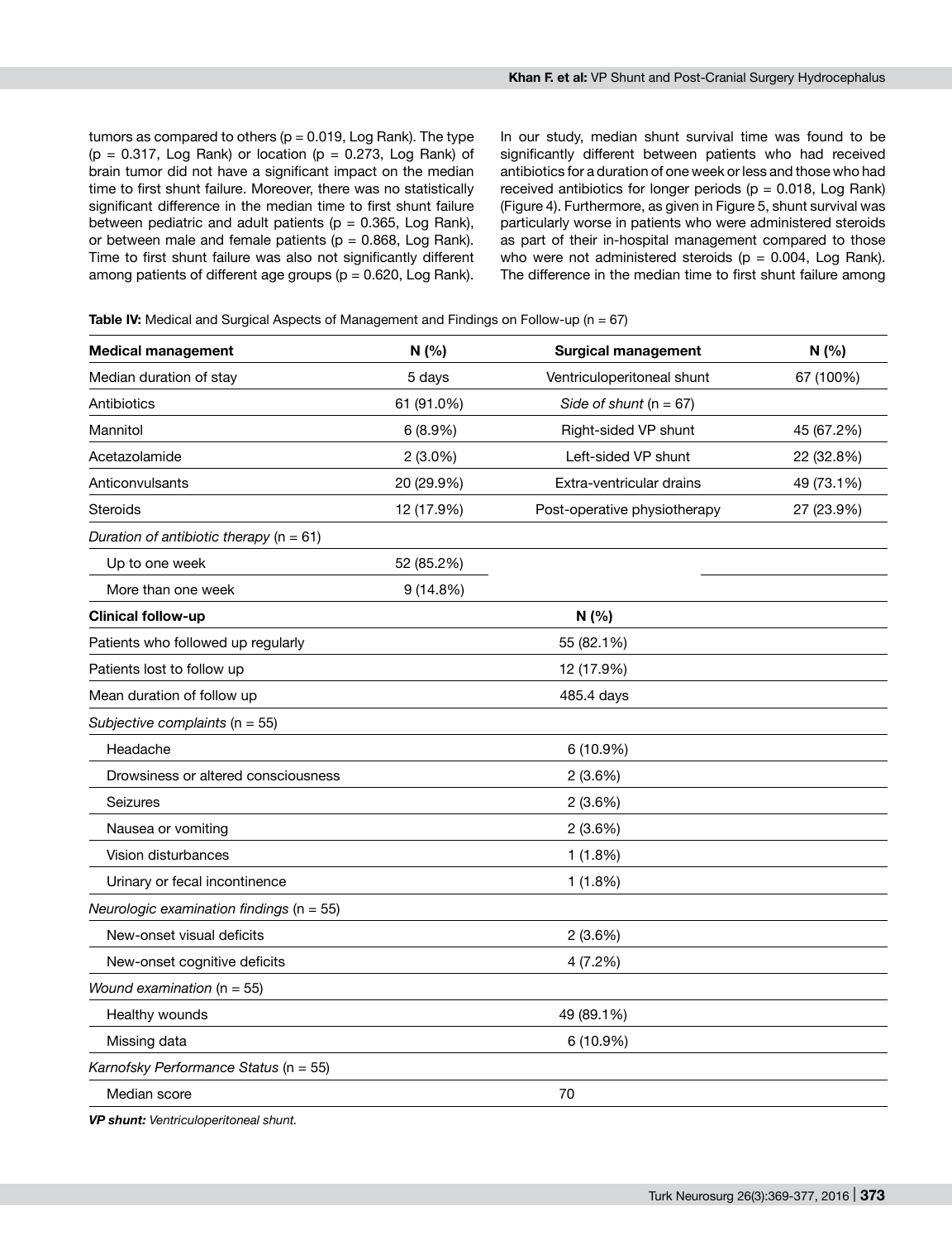patients who had received anti-convulsants ( $p = 0.121$ ) or mannitol ( $p = 0.267$ ) failed to reach statistical significance. The placement of external-ventricular drains was also not noted to have any statistically significant influence on VP shunt survival  $(p = 0.237,$  Log Rank).

## █ **Discussion**

VP shunt insertion has remained the most popular method for treatment of hydrocephalus in adults (17). A few additions have also been made to the list of available treatment options with the most noteworthy being endoscopic third ventriculostomy



**Figure 2:** Kaplan-Meier shunt survival analysis for post-cranial surgery hydrocephalus shows overall median time to first shunt failure was 22.5 days with shunt survival time ranging from a minimum of one day to a maximum of 243 days.



**Figure 4:** Kaplan-Meier shunt survival analysis for post-cranial surgery hydrocephalus shows that patients who had received antibiotics for a duration of greater than one week had significantly reduced shunt survival ( $p = 0.018$ , Log Rank).

(ETV) (20). However, this method is preferred mainly in noncommunicating hydrocephalus (15, 18, 23). In patients with hydrocephalus secondary to infective etiologies (4, 6, 21, 31) or meningomyelocele (4, 11, 48) as well as in neonates and infants (4, 15, 18, 48, 50), the effectiveness of ETV remains questionable. Thus VP shunt placement continues to be an important corner-stone in the management of hydrocephalus in both adult and pediatric patients.



**Figure 3:** Kaplan-Meier shunt survival analysis shows worse shunt survival in patients developing hydrocephalus following cranial surgery performed for brain tumors ( $p = 0.019$ , Log Rank).



**Figure 5:** Kaplan-Meier shunt survival analysis for post-cranial surgery hydrocephalus showing the adverse impact of steroids on the median time to first shunt failure ( $p = 0.004$ , Log Rank).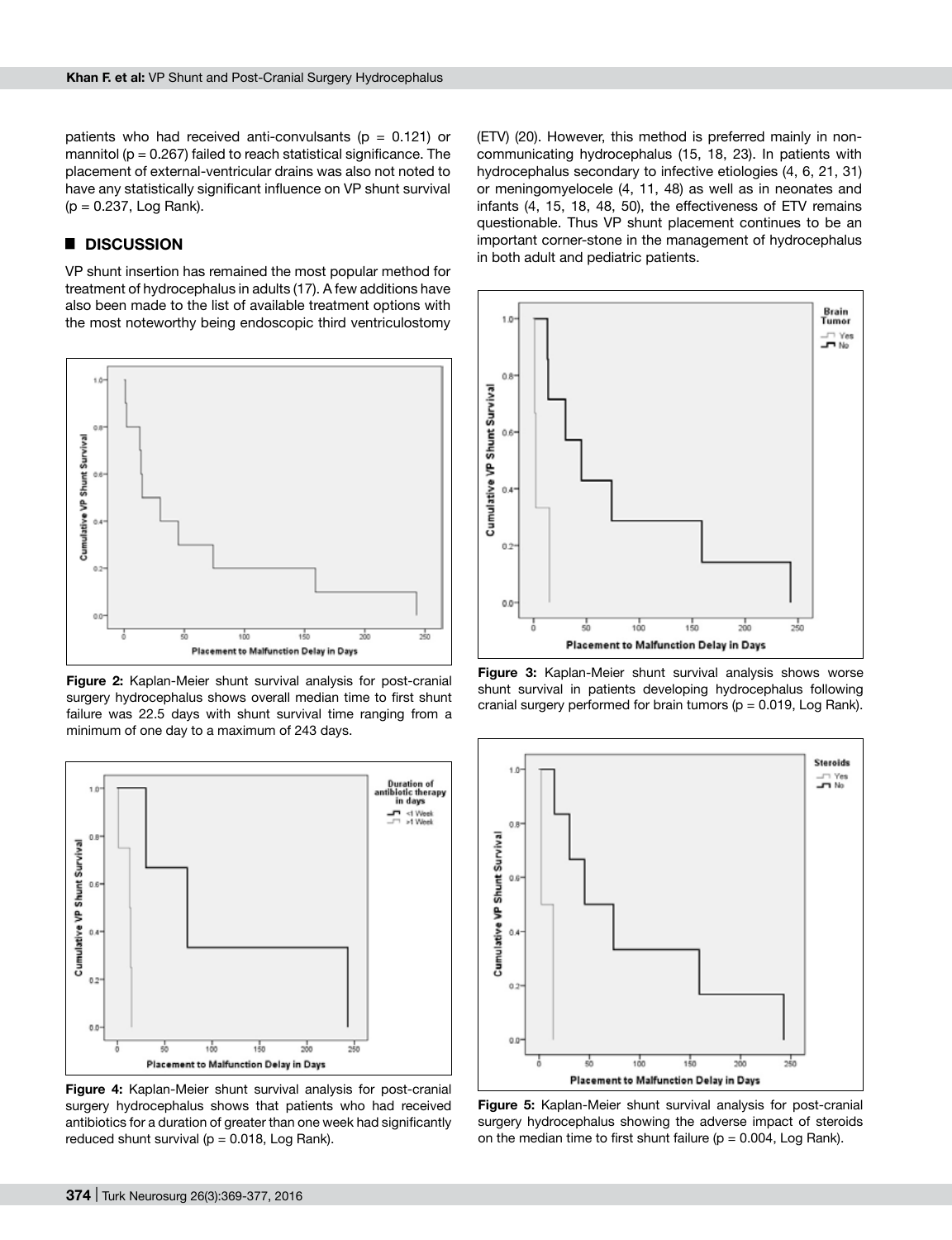| No  | Type of shunt<br>malfunction | <b>Placement to shunt</b><br>failure time (days) | <b>History of brain tumor</b>   | <b>Antibiotic therapy</b> | <b>Steroids</b><br>administered |
|-----|------------------------------|--------------------------------------------------|---------------------------------|---------------------------|---------------------------------|
| 1.  | Shunt blockade               |                                                  | Schwannoma at left CP angle     | More than one week        | No.                             |
| 2.  | Shunt blockade               | 2                                                | Ependymoma of lateral ventricle |                           | Yes                             |
| 3.  | Shunt blockade               | 13                                               |                                 | More than one week        | No.                             |
| 4.  | Shunt infection              | 14                                               | --                              | More than one week        | Yes                             |
| 5.  | Shunt blockade               | 15                                               | Suprasellar craniopharyngioma   | More than one week        | No.                             |
| 6.  | Shunt infection              | 30                                               |                                 | Less than one week        | No.                             |
| 7.  | CSF ascites                  | 45                                               | $- -$                           | --                        | No.                             |
| 8.  | Shunt blockade               | 74                                               | --                              | Less than one week        | No.                             |
| 9.  | Shunt infection              | 159                                              | --                              |                           | No.                             |
| 10. | Shunt blockade               | 243                                              | --                              | Less than one week        | No.                             |

**Table V:** Details of Patients Who Experienced Shunt Failure in Our Study (n = 10)

*CP angle: Cerebellopontine angle.*

Multiple studies have reported the impact of etiology of hydrocephalus on VP shunt survival in both adult and pediatric patients (26, 27, 44, 49, 51). In the present retrospective file review, we specifically studied patients who had developed hydrocephalus following cranial surgery and subsequently underwent VP shunt insertion. The impact of various factors like patient demographics, past medical history and inpatient management on shunt survival was analyzed. Followup of patients in neurosurgery clinics were also reviewed to determine performance status and the development of any new complaints.

The VP shunt failure rate observed in our study for post-cranial surgery hydrocephalus was 14.9%. This is considerably lower than the overall VP shunt failure rate (inclusive of all etiologies) reported by previous studies from other parts of the world (25, 30, 34, 35, 49, 51). However, the shunt failure rate observed in our study is in line with more recent reports published in the literature, even from the developing world (12, 14).

The shunt failure rate for pediatric patients (20%) included in our study was slightly higher than that for adult patients (13.5%), although the difference failed to reach statistical significance. This may be explained by the technical difficulties encountered in both the surgical and medical management of such patients (27, 44, 49). Other demographic factors like sex, age and co-morbid conditions did not influence the frequency of shunt failure in this study. A predominance of male patients (64.2%) was noted in our study and is in accordance with a previous report from our own hospital (38). This trend has also been noted in other studies from the developing world (12,24). Gender as an independent risk factor for shunt failure remains unsettled (12, 49, 51). Moreover, previous studies failed to show a significant impact of patient's age on VP shunt failure (51). However, neonates and infants were noted to have a higher rate of shunt failure in the report by Di Rocco et al (7).

The median time from shunt placement to first shunt failure noted in our study was 22.5 days, which is comparable to that reported by other studies (12, 14). As mentioned previously, the development of hydrocephalus following cranial surgery (29) may be attributed to the direct collateral damage incurred during the surgical procedure (19). Theoretically, therefore, the indication for which cranial surgery was performed, the expertise of the operating surgeon, the surgical techniques employed as well as other patient factors may influence the survival of VP shunts placed in such patients. In our study, patients who developed hydrocephalus following cranial surgery performed for brain tumors had a significantly decreased median time to first shunt failure. This may be explained by the extensive manipulation and injury to tissues incurred during resection of neoplastic disease as well as the alterations in cerebral blood flow and auto-regulation that develops after the procedure (19, 29, 46, 47).

An interesting finding noted in our study was that patients who had received steroids as part of their in-patient management had worse shunt survival. Corticosteroids are often employed in the initial management of patients with brain tumors (1, 42), tuberculous meningitis (43) and other infections like neurocysticercosis (41). In our study, corticosteroids were employed in the management of 12 patients, out of which two patients developed shunt failure. However, the placement to malfunction time in both these patients (two days and 14 days) was much shorter than that of other patients with shunt failure, who were not on steroids (median of 59.5 days). The benefit of long-term steroid therapy in hydrocephalus secondary to infectious etiologies has been reported in a few studies (41). However, Foley et al. (10) reported the worsening of hydrocephalus after treatment with corticosteroids in a patient with neurosarcoidosis. Steroids may possibly worsen shunt survival by down-regulating the process of protein expression within fibroblasts leading to inhibition of anabolic processes. (2, 14) This can hinder the process of healing and granulation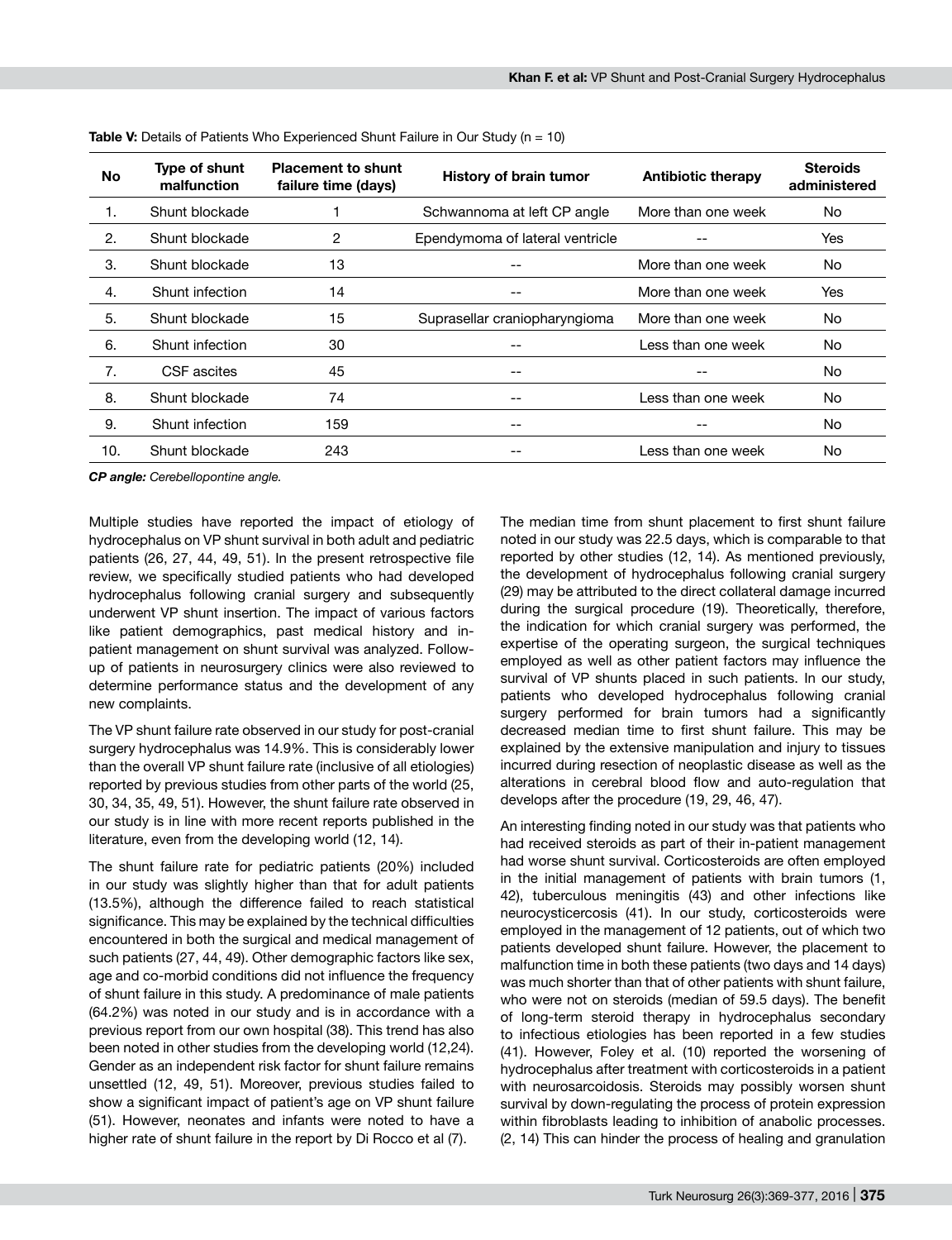tissue formation, with subsequent risk of dehiscence of skin, subcutaneous tissue and meningeal layers. (2, 14) The impact of steroids on the shunt survival time in patients developing hydrocephalus following cranial surgery requires further evaluation through larger prospective studies.

Another intriguing finding noted in our study was that patients who received prolonged antibiotic therapy were more likely to experience early shunt failure. While the role of short-term prophylactic antibiotics in neurosurgery is well-established (9), many studies have also shown that prolonged use of antibiotics can promote anti-microbial resistance and serve as a means of "natural selection" for more virulent pathogens (8). Infection with such organisms can prove to be detrimental for shunt survival (5, 16, 36). Additionally, some evidence also suggests that prolonged use of antibiotics can impair the natural process of suppurative inflammation and result in the formation of conglomerate micro-abscesses (25). These can impede CSF flow through the shunt system, ultimately culminating in VP shunt failure.

Our study was subject to a number of limitations, which must be kept in mind before reaching a conclusion. As mentioned before, hydrocephalus developing after cranial surgery is intimately related to the surgical procedure itself. At our hospital, surgical procedures were performed by seven different neurosurgeons. However, in the present study, we did not compare the shunt failure rate among different neurosurgeons. Moreover, shunt devices and preference of surgical methods were not analyzed separately. Only a single type of shunt was placed in all patients included in our study and therefore, the influence of the type of shunt on subsequent shunt survival could not be assessed. Among the patients included in the study, a small proportion of patients did not follow-up regularly after the surgical procedure, which may have led to under-detection of delayed shunt complications. Lastly, a substantial number of patients who had undergone VP shunt placement at our hospital were excluded from the analysis due to unavailability of medical records and missing data. This may have resulted in possible selection bias.

Despite the limitations of this being a retrospective study, it bears significant value as it is one of the few studies to assess shunt failure in patients with post-cranial surgery hydrocephalus. Hydrocephalus developing after cranial surgery represents a unique subset of patients with hydrocephalus and little is known about the determinants of shunt failure in these patients. Our study sheds some light on VP shunt survival in such patients and may provide a direction for future research. The association of steroid therapy with worsened shunt survival observed in our study needs to be explored further through larger prospective studies.

## █ **Conclusion**

Post-cranial surgery hydrocephalus represents a unique subset of hydrocephalus. Patients who developed hydrocephalus following cranial surgery performed for brain tumors had worse shunt survival. Moreover, patients who had received antibiotics for more than one week and those who had been administered steroids were also at high risk of early shunt

failure. Further studies are needed to accurately characterize and elucidate the mechanism of this deleterious impact of steroids on shunt survival in this particular group of patients.

## █ **References**

- 1. Albright L, Reigel DH: Management of hydrocephalus secondary to posterior fossa tumors. J Neurosurg 46:52-55, 1977
- 2. Bebawy JF: Perioperative steroids for peritumoral intracranial edema: A review of mechanisms, efficacy and side effects. J Neurosurg Anesthesiol 24:173-177, 2012
- 3. Beni-Adani L, Biani N, Ben-Sirah L, Constantini S: The occurrence of obstructive vs absorptive hydrocephalus in newborns and infants: Relevance to treatment choices. Childs Nerv Syst 22:1543-1563, 2006
- 4. Buxton N, Macarthur D, Malluci C, Punt J, Vloeberghs M: Neuroendoscopic third ventriculostomy in patients less than 1 year old. Pediatr Neurosurg 29:73-76, 1998
- 5. Choksey MS, Malik IA: Zero tolerance to shunt infections: Can it be achieved? J Neurol Neurosurg Psychiatry 75:87-91, 2004
- 6. Cinalli G, Sainte-Rose C, Chumas P, Zerah M, Brunelle F, Lot G, Pierre-Kahn A, Renier D: Failure of third ventriculostomy in the treatment of aqueductal stenosis in children. J Neurosurg 90:448-454, 1999
- 7. Di Rocco C, Marchese E, Velardi F: A survey of the first complication of newly implanted CSF shunt devices for the treatment of nontumoral hydrocephalus. Cooperative survey of the 1991-1992 Education Committee of the ISPN. Childs Nerv Syst 10:321-327, 1994
- 8. Enger P, Svendsen F, Wester K: CSF shunt infections in children: Experiences from a population-based study. Acta Neurochir (Wien) 145:243-248, 2003
- 9. Fan-Harvard P, Nataha MC: Treatment and prevention of infections of cerebrospinal fluid shunts. Clin Pharm 6:866- 880, 1987
- 10. Foley KT, Junck HL: Progression of hydrocephalus during corticosteroid therapy for neurosarcoidosis. Postgrad Med J 65:481-484, 1989
- 11. Fukuhara T, Vorster SJ, Luciano MG: Risk factors for failure of endoscopic third ventriculostomy for obstructive hydrocephalus. Neurosurgery 46:1100-1111, 2000
- 12. Gathura E, Poenaru D, Bransford R, Albright AL: Outcomes of ventriculoperitoneal shunt insertion in Sub-Saharan Africa. J Neurosurg Pediatr 6:329-335, 2010
- 13. Ghritlaharey RK, Budhwani KS, Shrivastava DK, Srivastava J: Ventriculoperitoneal shunt complications needing shunt revision in children: A review of 5 years of experience with 48 revisions. Afr J Pediatr Surg 9:32, 2012
- 14. Goldschmidt E, Hem S, Ajler P, Ielpi M, Loresi M, Giunta D, Carrizo A, Yampolsky C, Argibay P: A new model for dura mater healing: Human dural fibroblast culture. Neurol Res 35: 300-307, 2013
- 15. Goumnerova LC, Frim DM: Treatment of hydrocephalus with third ventriculocisternostomy: Outcome and CSF flow patterns. Pediatr Neurosurg 27:149-152, 1997
- 16. Gutiérrez-González R, Boto GR, Pérez-Zamarrón Á: Cerebrospinal fluid diversion devices and infection. A comprehensive review. Eur J Clin Microbiol Infect Dis 31(6):889-897, 2012